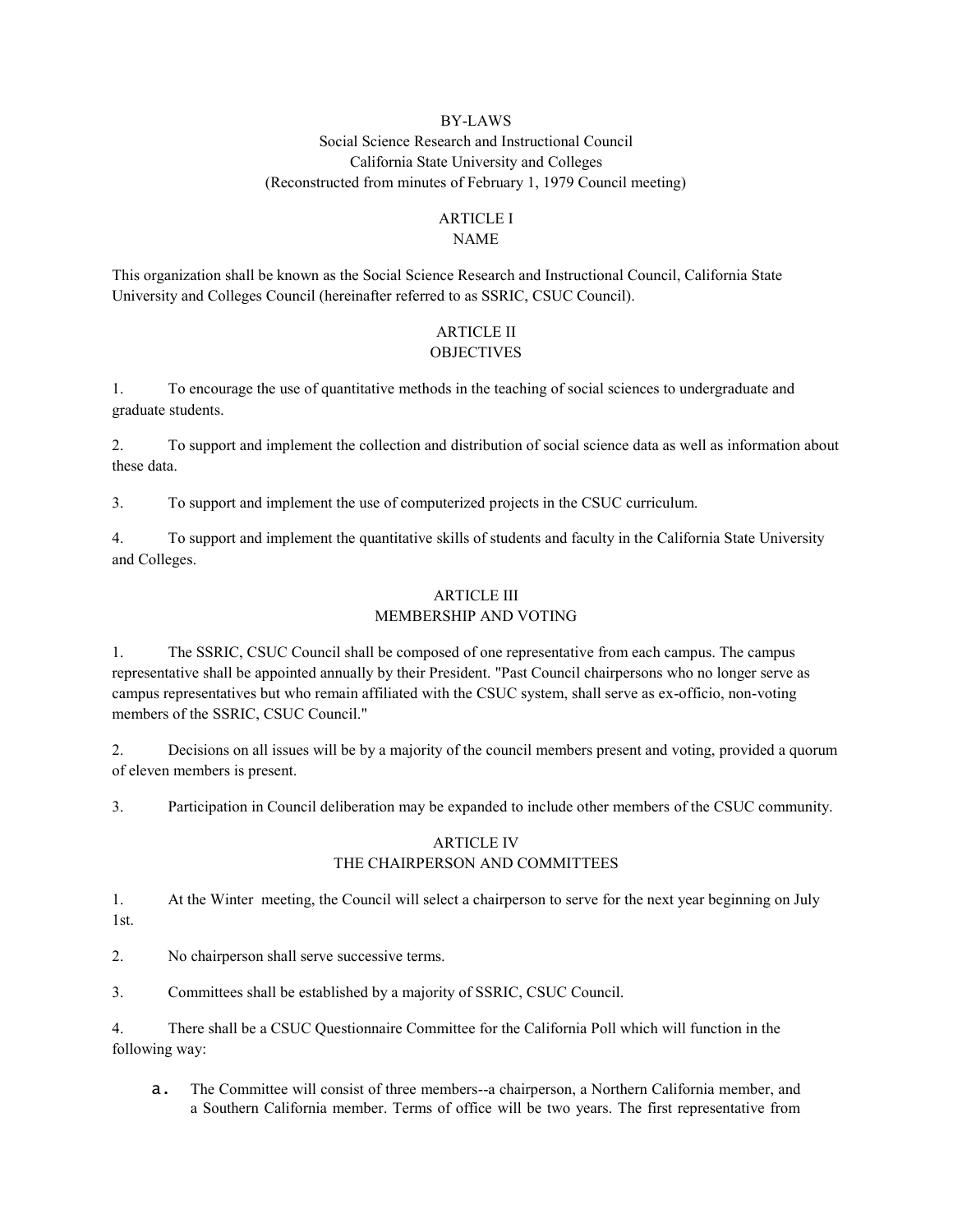Southern California will serve a one-year term.

- b. Any SSRIC, CSUC member is eligible for this Committee. SSRIC, CSUC will select all committee members.
- c. The chairperson is responsible for announcing to CSUC faculty the possibility of including questions on the California Poll and for reviewing question proposals that are received by CSUC faculty.
- d. Each question's proposal shall be anonymously reviewed by at least three reviewers to be selected by the members of the Questionnaire Committee.
- e. No proposal shall be reviewed by a faculty member for a campus from which the proposal is received.
- f. SSRIC, CSUC will determine the structure and format of question proposals. Instructions concerning structure and format shall be included in the requests for proposals.
- g. The Committee shall represent the CSUC system at meetings of the California Opinion Research Consortium.
- h. At the Fall meeting, the chairperson will report to the SSRIC, CSUC on the progress and status of Committee activities.

#### ARTICLE V MEETINGS

There shall be at least three meetings of the council in each academic year.

## ARTICLE VI SUMMER TRAINING PROGRAMS, ANN ARBOR

1. Any council member may nominate participants.

2. Both faculty and students will be considered eligible applicants.

3. Under the assumption that elementary training in research methods is readily available within CSUC, preference will be given to those applicants qualifying for the more advanced programs.

4. The council will attempt to insure each campus is represented.

### ARTICLE VII ATTENDANCE AT ANNUAL MEETING, ANN ARBOR

According to the terms of the agreement with ICPSR in Ann Arbor, CSUC is entitled to send ten participants to the Annual Meeting of Official Representatives of ICPSR. Selection will be as follows:

1. The SSRIC, CSUC Council Chairperson or his designee shall be one of the participants in the Annual Meeting.

2. The Council will select the other representatives on a rotating basis each year.